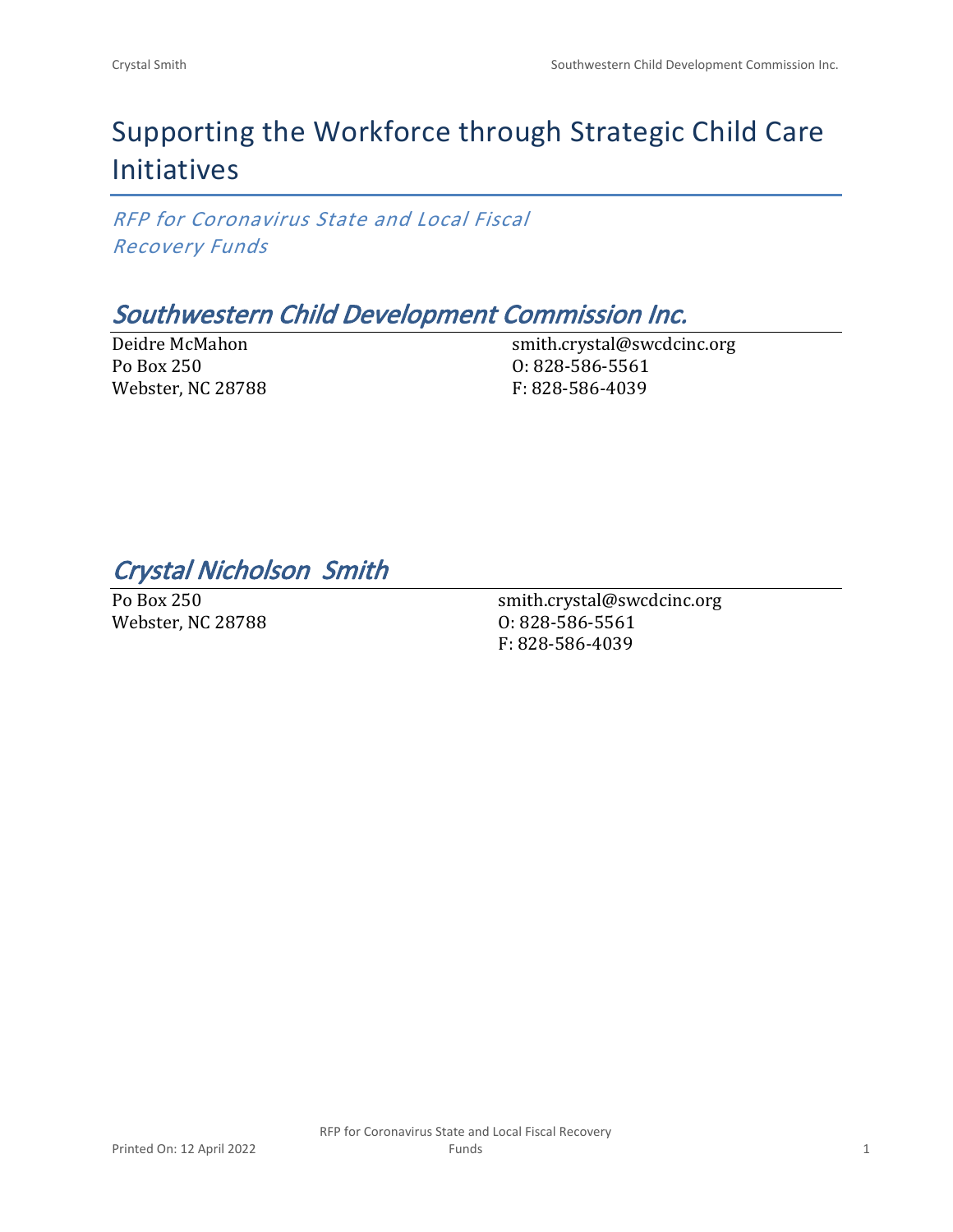# Application Form

## *Question Group*

Buncombe County requests proposals for projects to help the community recover from and respond to COVID-19 and its negative economic impacts.

Buncombe County has been awarded \$50,733,290 in Coronavirus State and Local Fiscal Recovery Funds (Recovery Funding), as part of the American Rescue Plan Act. To date, Buncombe County has awarded projects totaling \$23,093,499, leaving a balance of \$27,639,791 available to award.

Visit [http://www.buncombecounty.org/recoveryfundinghttp://www.buncombecounty.org/recoveryfundingwww.b](http://www.buncombecounty.org/recoveryfunding) [uncombecounty.org/recoveryfundinghttp://www.buncombecounty.org/recoveryfundinghttp://www.buncombeco](http://www.buncombecounty.org/recoveryfunding) [unty.org/recoveryfundinghttp://www.buncombecounty.org/recoveryfundinghttp://www.buncombecounty.org/re](http://www.buncombecounty.org/recoveryfunding) [coveryfunding](http://www.buncombecounty.org/recoveryfunding) for details.

This infusion of federal resources is intended to help turn the tide on the pandemic, address its economic fallout, and lay the foundation for a strong and equitable recovery.

Buncombe County is committed to investing these funds in projects that:

- Align to county strategic plan and community priorities
- Support equitable outcomes for most impacted populations
- Leverage and align with other governmental funding sources
- Make best use of this one-time infusion of resources
- Have a lasting impact

Proposals shall be submitted in accordance with the terms and conditions of this RFP and any addenda issued hereto.

Click [here](https://www.buncombecounty.org/common/purchasing/Buncombe%20Recovery%20Funding%20RFP%202022.pdf) for the full terms and conditions of the RFP

#### **Organization Type\***

Nonprofit

#### **Nonprofit documentation**

If nonprofit, attach IRS Determination Letter or other proof of nonprofit status.

501(c)(3) Status Letter 2018.pdf

### **Name of Project.\***

Supporting the Workforce through Strategic Child Care Initiatives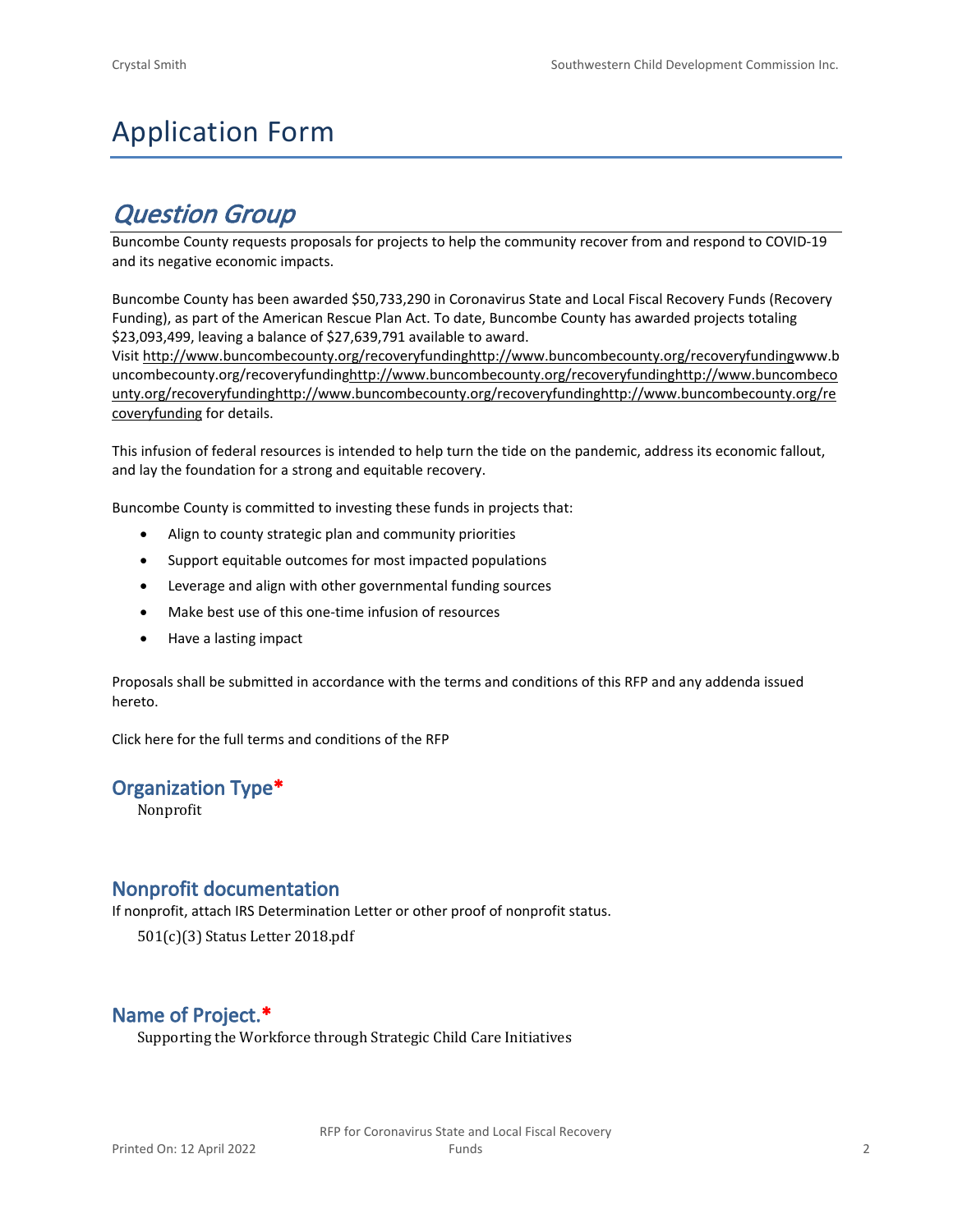#### **New/Updated Proposal\***

Is this a new project proposal or an updated version of a proposal submitted during the earlier (July 2021) Recovery Funding RFP?

New project proposal

### **Amount of Funds Requested\***

\$1,549,606.70

#### **Category\***

Please select one:

- Affordable Housing
- Aging/Older Adults
- Business Support/Economic Development
- Environmental/Climate
- Homelessness
- K-12 Education
- Infrastructure and/or Broadband
- Mental Health/Substance Use
- NC Pre-K Expansion
- Workforce

Workforce

### **Brief Project Description\***

Provide a short summary of your proposed project.

The use of federal funds to assist in the recovery from the economic impact of the Coronavirus Pandemic is a much needed and welcomed opportunity for Buncombe County. A major economic impact is the loss of employment for workers who were displaced by business closings or business reductions. Child care is the "workforce which supports the workforce". Without a strong and nimble child care system, workers cannot return to their jobs.

This project, supporting the Workforce through Strategic Child Care Initiatives, will address three components which will strengthen and return child care availability to workers in Buncombe County. The project includes three components: 1) Expansion of Child Care Assistance for working families 2) Incentives to expand and stabilize the Early Child Care Workforce 3) NC FAST training and technical assistance to stabilize the subsidized child care provider community which fundamentally supports the overall workforce.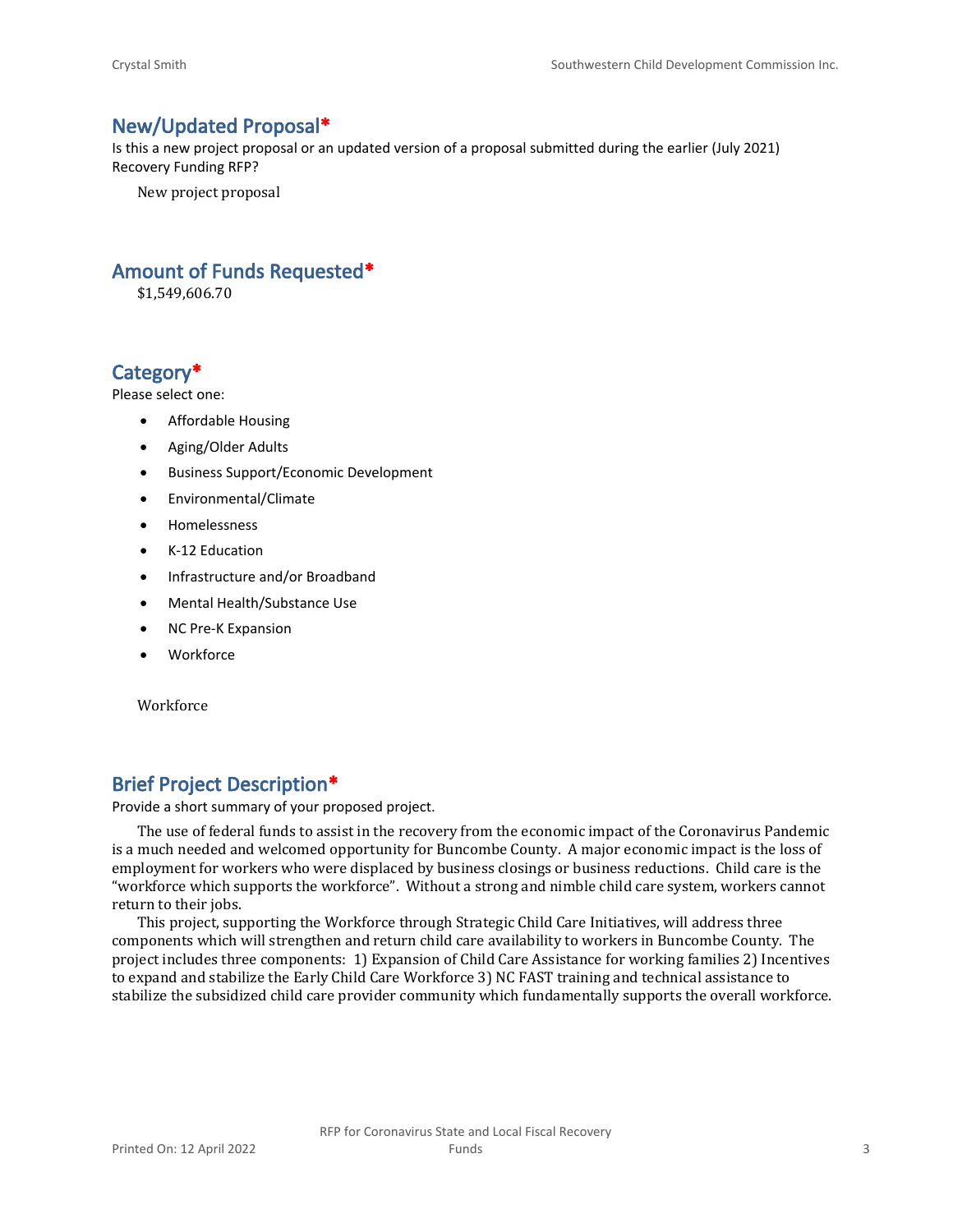#### **Project Plan\***

Explain how the project will be structured and implemented, including timeframe.

Supporting the Workforce through Strategic Child Care Initiatives, will offer temporary financial assistance to families who need child care in order to return to their jobs or continue in their employment, will offer financial assistance to child care workers who will return to employment in child care programs and will provide technical assistance and training to the owners and operators of local child care programs in order to stabilize and expand their programs.

Buncombe County currently receives federal child care funds to support low income working families. As wages have increased in Buncombe County, some working families have experienced a loss of income eligibility for child care financial support. With the cost of child care being high, this temporary expansion of eligibility will provide a transition time for families who need help with child care costs. Eligibility for the current financial assistance program is limited to families whose income is 85% of the State Median Income. This project will provide financial assistance with the cost of child care to working families whose income exceeds the state subsidy eligibility guidelines. The income guidelines will be expanded to 100% of the State Median Income.

Currently, Buncombe County child care programs have physical space available to offer child care, but a lack of child care workers means that many centers are not fully enrolled and children of working parents are on a waiting list for care. This project will include a specific incentive to the Early Child Care Workforce by providing temporary child care financial assistance, to these employees, regardless of income.

Families and child care workers will apply for this grant assistance through an already established application process. Eligible families will receive a monthly stipend that will be paid on their behalf, directly to a child care provider that participates in the North Carolina Subsidized Child Care Program. The monthly stipend award will be \$500 for each eligible child. The projected number of children to be served with this funding is 200 children, with 50 stipends set-aside for the children of child care workers.

In addition, this project will also develop and utilize a technical support position to offer training and technical assistance to local child care providers in becoming proficient and skilled in the navigation of NC FAST through the Subsidized Child Care Program which will provide much needed support. This support will further strengthen the child care foundation for Buncombe County to enable families to enter and/or return to the workforce.

The time frame for this project is 12 months or until funds are fully expended.

#### **Statement of Need\***

Describe the need that this project will address. Include data to demonstrate the need, and cite the source of the data.

As young working families are experiencing the very positive side of higher wages, some of these same families are no longer eligible for subsidized child care. This is an unintended consequence of these young families working toward self-sustainability. This project will offer a short-term transition period of assistance with child care fees as families return to the workforce or maintain employment.

Currently, for a family of four with two pre-school children, eligibility is at \$53,004 annually or under. With this expanded eligibility project, eligibility income would be increased to \$80,736 annually.

\$18.00 per hour x 40 hours per week x 4.33 weeks x 12 months - \$37,411.20

Two Parents working full-time at \$18.00 per hour = \$74,822.40

The family in this example would be eligible for a temporary stipend of \$500 per child to help offset the high cost of child care. For example, child care fees can easily average \$1,700 per month. Therefore, this family would pay \$700 per month, making child care more affordable for the family and allowing both parents to be in the workforce.

The Early Child Care Workforce is vital for the stability of child care programs. Many Early Child Care Educators need child care for their own children, but often struggle to pay their own child fees, due to the high costs of care and their low wages. This specific incentive will help expand and stabilize the child care workforce, by providing a temporary monthly stipend of \$500 per eligible child, regardless of income. This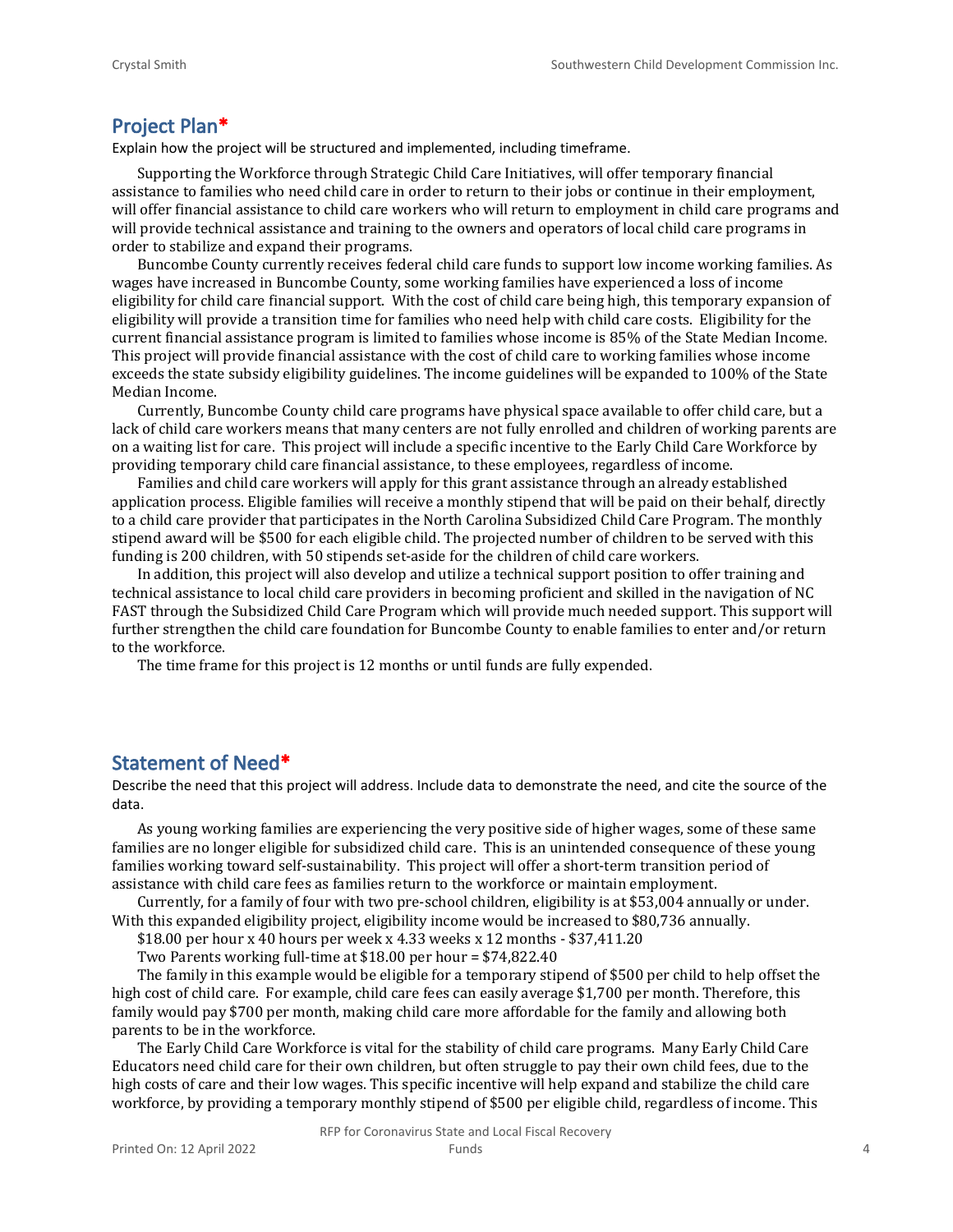idea of incentivizing child care workers is recognized nationally by the National Association for the Education of Young Children and is also offered as a local strategy for Covid-19 Recovery Funding by the federal Office of Child Care in the Administration of Children and Families, as noted below:

https://www.naeyc.org/sites/default/files/globallyshared/downloads/PDFs/resources/blog/compensation\_matters\_most.pdf

#### **Link to COVID-19\***

Identify a health or economic harm resulting from or exacerbated by the public health emergency, describe the nature and extent of that harm, and explain how the use of this funding would address such harm.

Child care has been underfunded for decades resulting in an inadequate supply of high quality programs and the cost of child care has been unbearable for many families. The monthly cost of child care often exceeds the average mortgage payment and annual cost is higher than in-state college tuition. Child Care providers have only been able to charge what families can afford, which in turn has kept wages depressed for early educators. The COVID-19 pandemic has only exacerbated the past and present challenges. During the COVID-19 pandemic, the cost of child care has increased due to several factors, such as fewer children in the classroom and the need to purchase health and safety supplies. Many child care programs are also struggling with staffing shortages, thus impacting their ability to care for more children. Families will not have the ability to work and recover from job losses with limited options for affordable high quality child care. This project will provide working families a transition period to affordable child care through an expansion of child care assistance. It will also support the subsidized child care provider system to ensure families have many options of child care availability to be able to work.

Only 71% of the licensed child care providers in Buncombe County participate in the NC Subsidized Child Care Program, according to data obtained from the NC Division of Child Development and Early Education. As the number of subsidized child care options is low, preservation of our subsidized child care providers is crucial to our community. Child care providers in Buncombe County depend on the success of their Subsidized Child Care participation. Offering training and technical assistance to educate child care providers in becoming proficient and skilled in the Subsidized Child Care Program through NC FAST will provide needed support for a stronger child care foundation.

https://ncchildcare.ncdhhs.gov/childcaresearch

#### **Population Served\***

Define the population to be served by this project, including volume and demographic characteristics of those served.

This project will serve three populations in Buncombe County; 1) low-income working families, 2) workers who work in child care programs and 3) owners and operators of local child care programs.

Families whose income fall outside the current state subsidy guidelines and up to 100% of the State Median Income will be eligible for this temporary financial support for child care.

This project will support workers who work in child care programs, regardless of income. This temporary financial support is intended to be an incentive for child care workers to return or enter the child care workforce. The financial incentive will pay the child care fee for the child care worker's own children to enroll in child care. Currently there are programs being developed with anticipated future funding which will establish an improved wage for the child care worker.

For both of these parts of the program, the children served will range in ages birth through 12 years. The number of children to be served with this project is 200.

It is anticipated that approximately eighty Subsidized Child Providers in Buncombe County will receive training and technical assistance for their child care programs.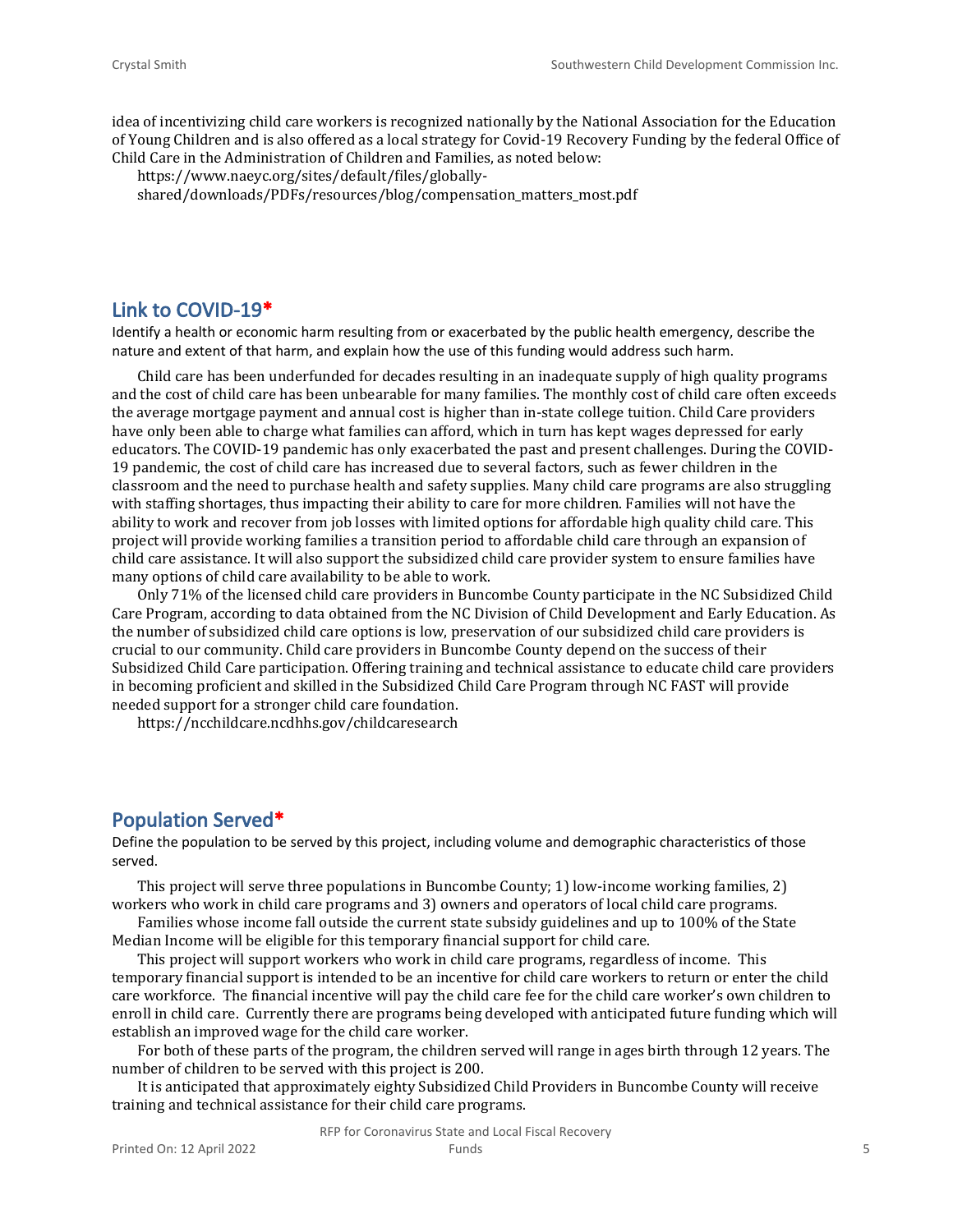#### **Results\***

Describe the proposed impact of the project. List at least 3 performance measures that will be tracked and reported. If possible, include baselines and goals for each performance measure.

The proposed impact of this project is to provide expanded eligibility for families, financial incentives for recruitment of child care workers and training and technical assistance for local child care providers.

As families have improved access to child care options which means they can be self-sufficient and have the ability to work, this project supports economic recovery in Buncombe County. This will help promote a greater family economic stability and in turn, child and family well-being. Developing a nationally recognized incentive program for the recruitment of child care workers will stabilize and expand our local child care delivery system. Supporting our local subsidized child care providers is essential for our most vulnerable families. Families need access to high quality child care at low costs and placements in high quality programs will lead to improved economic security.

The performance measures that will be tracked:

1) Number of children served. 200 children are projected to be served by this project. This will result in 12 months of service for each child or 2,400 monthly units of service. The number of children could be higher, for example, one child is served for 7 months and an additional child is served for 5 months. The countable unit of service is number of months of service.

2) Number of child care workers whose own children are served. This number is projected at 50 children. As this is a set-aside for the number above, the countable measure is the number of child care workers that are able to return to work or are newly hired by local child care programs.

3) Number of Subsidized Child Care Providers that are offered training and technical assistance. Eighty providers, or 100% of the eligible providers will be offered training and technical assistance. A program goal of 70% of local providers will participate in some type of training and technical assistance.

#### **Evaluation\***

Describe the data collection, analysis, and quality assurance measures you will use to assure ongoing, effective tracking of contract requirements and outcomes.

Supporting the Workforce through Strategic Child Care Initiatives is closely aligned with the current administration of the NC Subsidized Child Care Program currently in place with the Buncombe County Health and Human Services. Data will be collected and analyzed by the same metrics so that we count families served, children served, new employees hired and returning employees for local child care centers and local providers who are trained and offered technical assistance by the project. Quality assurance measures will be provided in part by the NC Division of Child Development and Early Education in that, all child care centers must be able to participate in the NC Subsidized Child Care Program. This participation is monitored by NC DCDEE and the Star-rating process in Child Care Licensure.

Families will apply through an application process. A stipend voucher will be issued for each eligible child. A database will be created and used to capture the demographic information. A spreadsheet will be developed to track monthly payments that are paid to the child care providers. Provider evaluations will be used to measure the success of the training and technical assistance.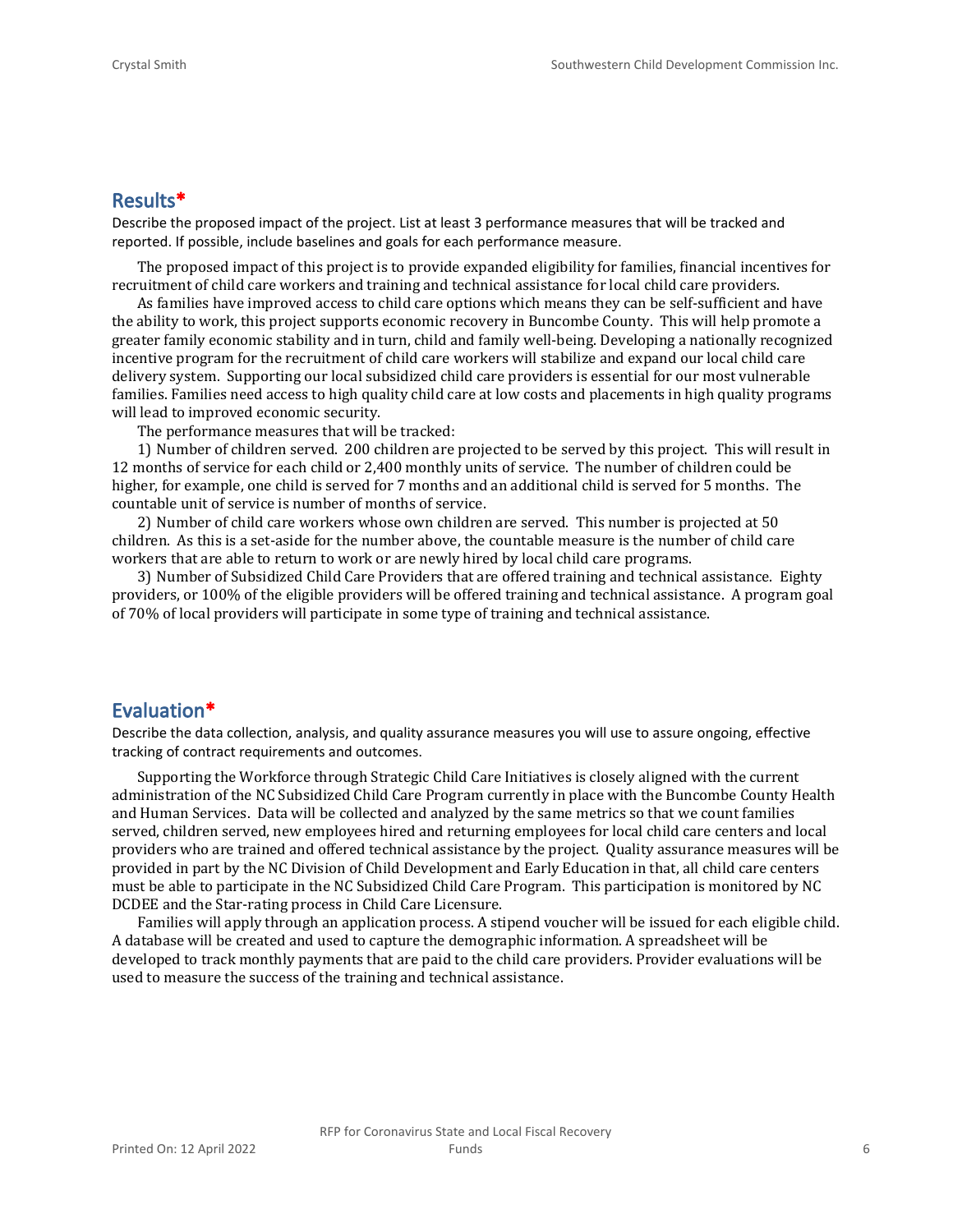#### **Equity Impact\***

How will this effort help build toward a just, equitable, and sustainable COVID-19 recovery? How are the root causes and/or disproportionate impacts of inequities addressed?

The COVID-19 pandemic has disproportionally impacted women, especially women of color. According to the National Women's Law Center February 2022 fact sheet, there are 1 million fewer women in the labor force since February 2020. Child care is key to reducing racial disparities. Reducing barriers to the economic participation of people of color is essential to maximizing employment outcomes Child care providers need support to help an already fragile infrastructure to rebound from the effects of COVID and important support is participation in the subsidized child care program. Training and Technical Assistance in the subsidized child care program will help strengthen the child care provider and help build sustainability by ensuring providers are maximizing the benefits of the subsidized child care program. Sustainability of the child care community is vital to help boost the overall workforce. The information provided below describes the unequal impact of the Coronavirus Pandemic on families who need child care, workers in the child care system and the actual owners and operators of child care programs. Understanding this impact is the beginning step for the solution to bring equity to the early care and education system. Southwestern is continually involved in projects that support and create growth specifically addressing human differences. We understand the organization has room for growth specifically addressing diversity and we are committed to these efforts. As we continue to make great strides towards definite diversity, equitable and inclusive changes, we will continue to seek opportunities to elevate this momentum, as well as, build upon our existing relationships.

https://www.americanprogress.org/article/coronavirus-will-make-child-care-deserts-worse-exacerbateinequality/

https://www.americanprogress.org/article/covid-19-sent-womens-workforce-progress-backward/ https://nwlc.org/wp-content/uploads/2022/02/January-Jobs-Day-updated.pdf

### **Project Partners\***

Identify any subcontractors you intend to use for the proposed scope of work. For each subcontractor listed, indicate:

1.) What products and/or services are to be supplied by that subcontractor and;

2.) What percentage of the overall scope of work that subcontractor will perform.

Also, list non-funded key partners critical to project.

Although, there are no contracted partners with contract deliverables in this project, Southwestern has aligned activities currently in place by the Economic Services Unit of Buncombe County Health and Human Services and Buncombe County Partnership for Children. Historically, these three Early Childhood Education agencies have collaborated on ECE projects to avoid duplicative efforts and to offer strategic and supported efforts for ECE solutions that strengthen our local system.

#### **Capacity\***

Describe the background, experience, and capabilities of your organization or department as it relates to capacity for delivering the proposed project and managing federal funds.

Currently, Southwestern contracts with Buncombe County Department of Social Services to operate the county subsidized child care program. Southwestern has been delivering this service in Buncombe for the past twelve years. This service is monitored for compliance by the NC Division of Child Development and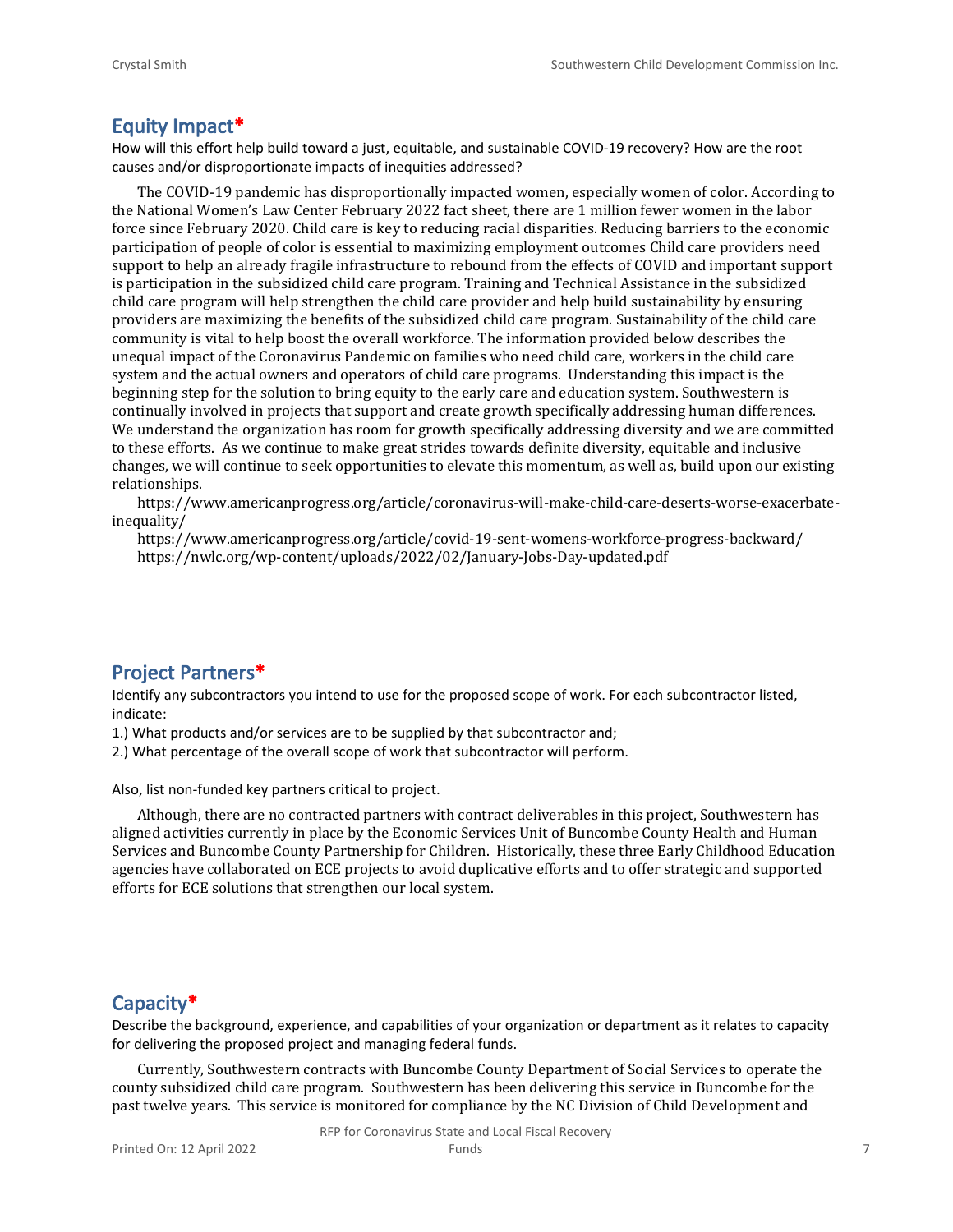Early Education. During this twelve year period, Southwestern has received compliance scores in excess of 98% accuracy at each monitoring visit.

Southwestern currently operates a multi-county program with a staff of approximately 150 employees and an annual budget of approximately \$12 Million. This administration is successful as determined by financial audits which contain no findings or recommendations and no pending legal issues. Contracts for funding are with long-standing government and philanthropic community partners. Administrative oversight and Governance of the agency is provided by the Board of Directors who are appointed by the County Commissioners in each of the seven counties of Region A, Haywood, Jackson, Clay, Cherokee, Swain, Macon and Graham Counties.

Southwestern's Executive Leadership for Subsidy Services has a long-standing history of stability and influence; for example, the Executive Director has been in that position since 1987 or for 34 years and Southwestern's Subsidy Policy Manager and Reimbursement Coordinator have both been in their positions for more than 25 years. During this time, all three staff members have been active members of the NC Division of Child Development's Subsidy Advisory Committee. This committee provides guidance to the NC DCDEE on statewide policy changes. Agency leadership participated in planning and implementation committees for the subsidized child care program's conversion to NC FAST. In addition to services to the seven counties of Region A, Southwestern has contracted and currently manages the child care subsidy program in McDowell and Rutherford Counties.

#### **Budget\***

Provide a detailed project budget including all proposed project revenues and expenditures, including explanations and methodology. For all revenue sources, list the funder and denote whether funds are confirmed or pending. For project expenses, denote all capital vs. operating costs, and reflect which specific expenses are proposed to be funded with one-time Buncombe County Recovery Funds.

Download a copy of the budget form [HERE](https://buncombecounty.org/common/community-investment/grants/early-childhood-education/Recovery-Funds-budget-template.xlsx). Complete the form, and upload it using the button below.

SWCDC Supporting The Workforce Through Strategic Child Care Initiatives FTE Detail and Line Item Budget RFP FY 2022-2023.xlsx

### **Special Considerations\***

Provide any other information that might assist the County in its selection.

In addition to Southwestern's aforementioned expertise in the administration of the child care subsidized program, Southwestern also possesses expertise in other areas of early childhood education systems. The Executive Director participates in a variety of Early Childhood Education initiatives, state-wide, regionally and nationally. These initiatives impact both families who need child care services as well as the workforce for the child care field. For example, the Executive Director is a charter partner and leader for the NC Child Care Resource and Referral Council which is contract work with the NC DHHS as required in the Child Care and Development Fund state plan, which is the funding source for the subsidized child care program. In this position, the agency provides on-site technical assistance to any licensed child care program in the regional service area. Also, an Executive Board Member for the NC Early Education Coalition, a former Board Member for the Statewide Smart Start Program, a charter member for the Region A Partnership for Children Board, a former Policy Committee Member for the National Association of Child Care Resource and Referral Agencies and a current State Network Member of Child Care Aware of America. This agency brings exceptional expertise to local child care providers and community initiatives. Specific to Buncombe County, the Executive Director is a founding member of the WNC Early Childhood Coalition which with funding from Community Foundation of WNC has worked on subsidized child care issues both regionally and state-wide for the past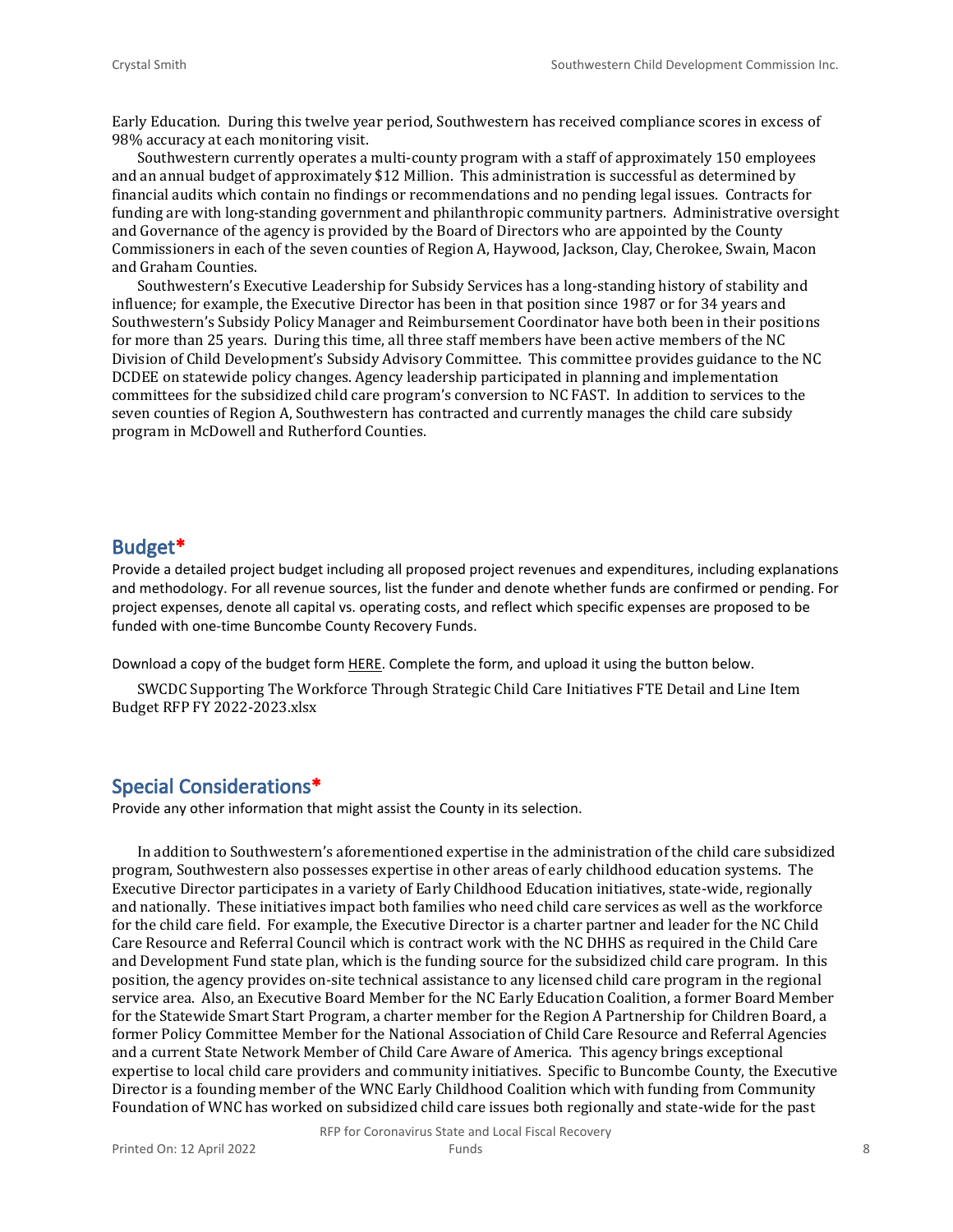twelve years. This work has also included advocacy activity which has produced many positive changes in subsidized child care policies which have been positive for Buncombe County families and child care providers.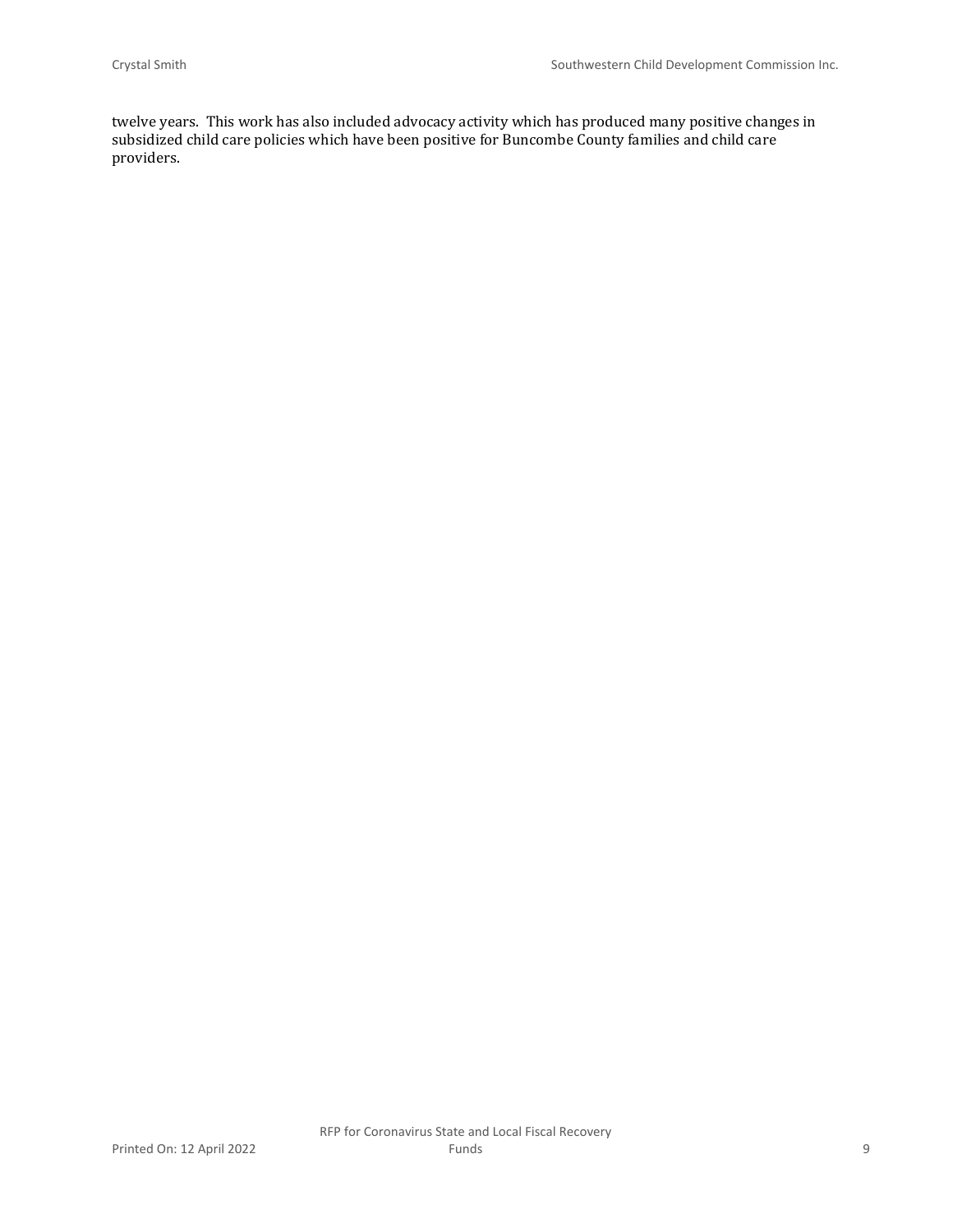# File Attachment Summary

### *Applicant File Uploads*

- 501(c)(3) Status Letter 2018.pdf
- SWCDC Supporting The Workforce Through Strategic Child Care Initiatives FTE Detail and Line Item Budget RFP FY 2022-2023.xlsx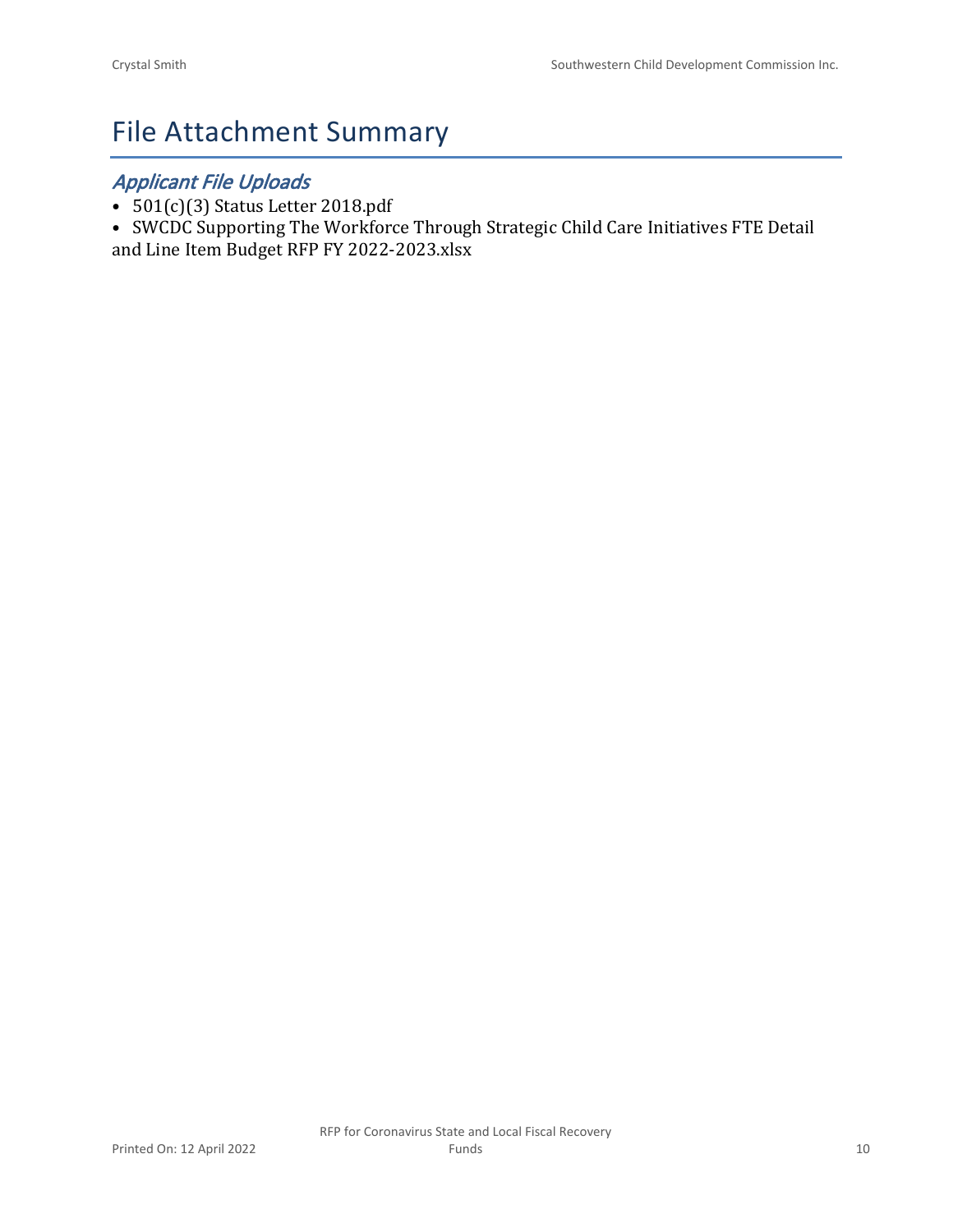#### ATLANTA GA 39901-0001

In reply refer to: 0752853556 Aug. 16, 2018 LTR 4168C  $\mathbf{u}$ 23-7181553 000000 00 00027373 BODC: TE

SOUTHWESTERN CHILD DEVELOPMENT COMMISSION INC **PO BOX 250** WEBSTER NC 28788-0250

**RECEIVED AUG 2 0 2018** 

006005

Employer ID number: 23-7181553 Form 990 required: **YES** 

Dear Taxpayer:

We're responding to your request dated Aug. 07, 2018, about your tax-exempt status.

We issued you a determination letter in APRIL 1972, recognizing you as tax-exempt under Internal Revenue Code (IRC) Section 501(c)  $(03)$ .

We also show you're not a private foundation as defined under IRC Section 509(a) because you're described in IRC Sections 509(a)(1) and  $170(b)(1)(A)(vi)$ .

Donors can deduct contributions they make to you as provided in IRC Section 170. You're also qualified to receive tax deductible bequests, legacies, devises, transfers, or gifts under IRC Sections 2055, 2106, and 2522.

In the heading of this letter, we indicated whether you must file an annual information return. If you're required to file a return, you must file one of the following by the 15th day of the 5th month after the end of your annual accounting period:

- Form 990, Return of Organization Exempt From Income Tax
- Form 990EZ, Short Form Return of Organization Exempt From Income Tax
- Form 990-N, Electronic Notice (e-Postcard) for Tax-Exempt Organizations Not Required to File Form 990 or Form 990-EZ
- Form 990-PF, Return of Private Foundation or Section 4947(a)(1) Trust Treated as Private Foundation

According to IRC Section 6033(j), if you don't file a required annual information return or notice for 3 consecutive years, we'll revoke your tax-exempt status on the due date of the 3rd required return or notice.

You can get IRS forms or publications you need from our website at www.irs.gov/forms-pubs or by calling 800-TAX-FORM (800-829-3676).

If you have questions, call 877-829-5500 between 8 a.m. and 5 p.m.,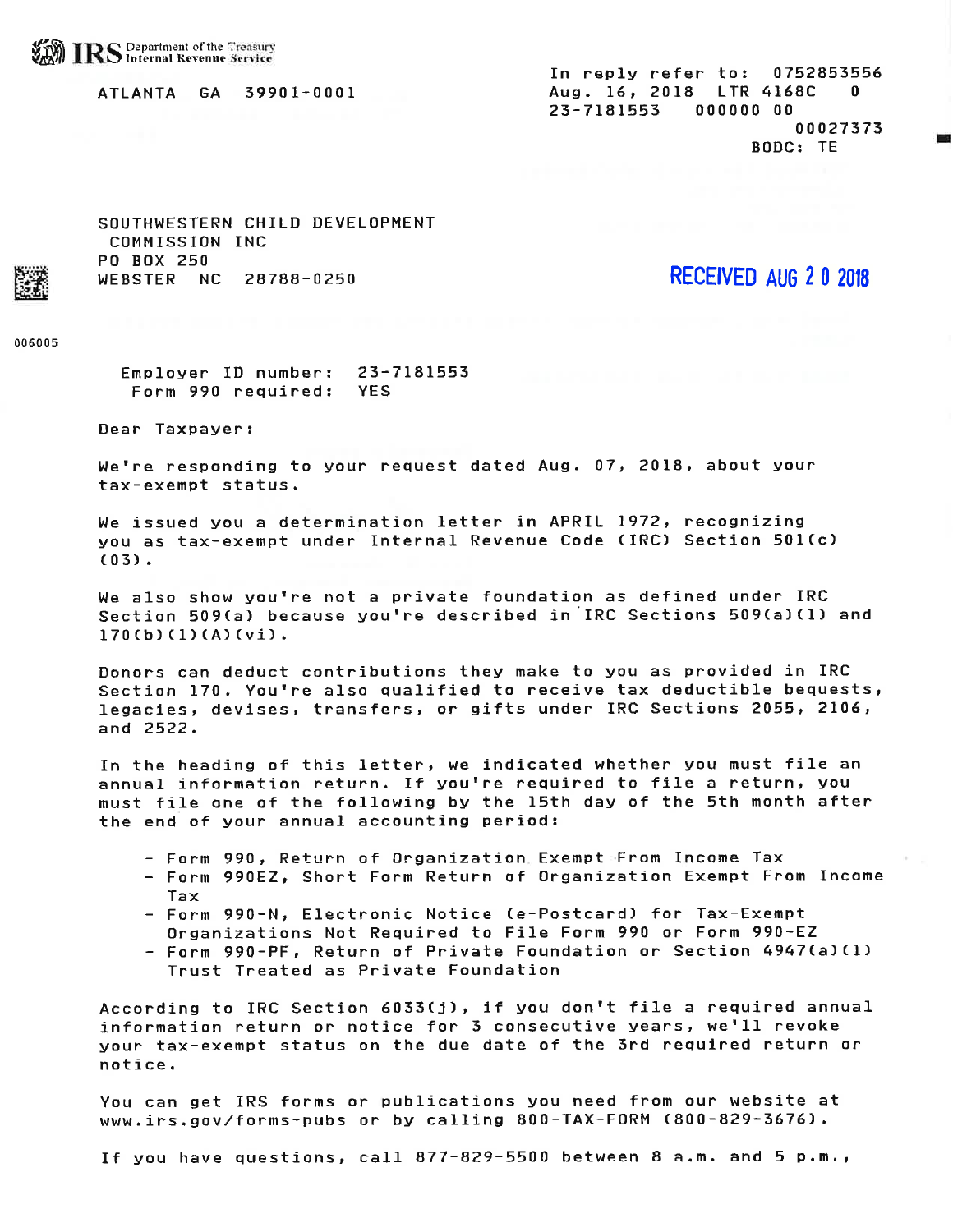0752853556 Aug. 16, 2018 LTR 4168C  $\overline{\mathbf{0}}$ 23-7181553 000000 00 00027374

SOUTHWESTERN CHILD DEVELOPMENT COMMISSION INC **PO BOX 250** WEBSTER NC 28788-0250

NOS AS DIA DAVERA

local time, Monday through Friday (Alaska and Hawaii follow Pacific time).

Thank you for your cooperation.

Sincerely yours,

Tim m for

Teri M. Johnson Operations Manager, AM Ops. 3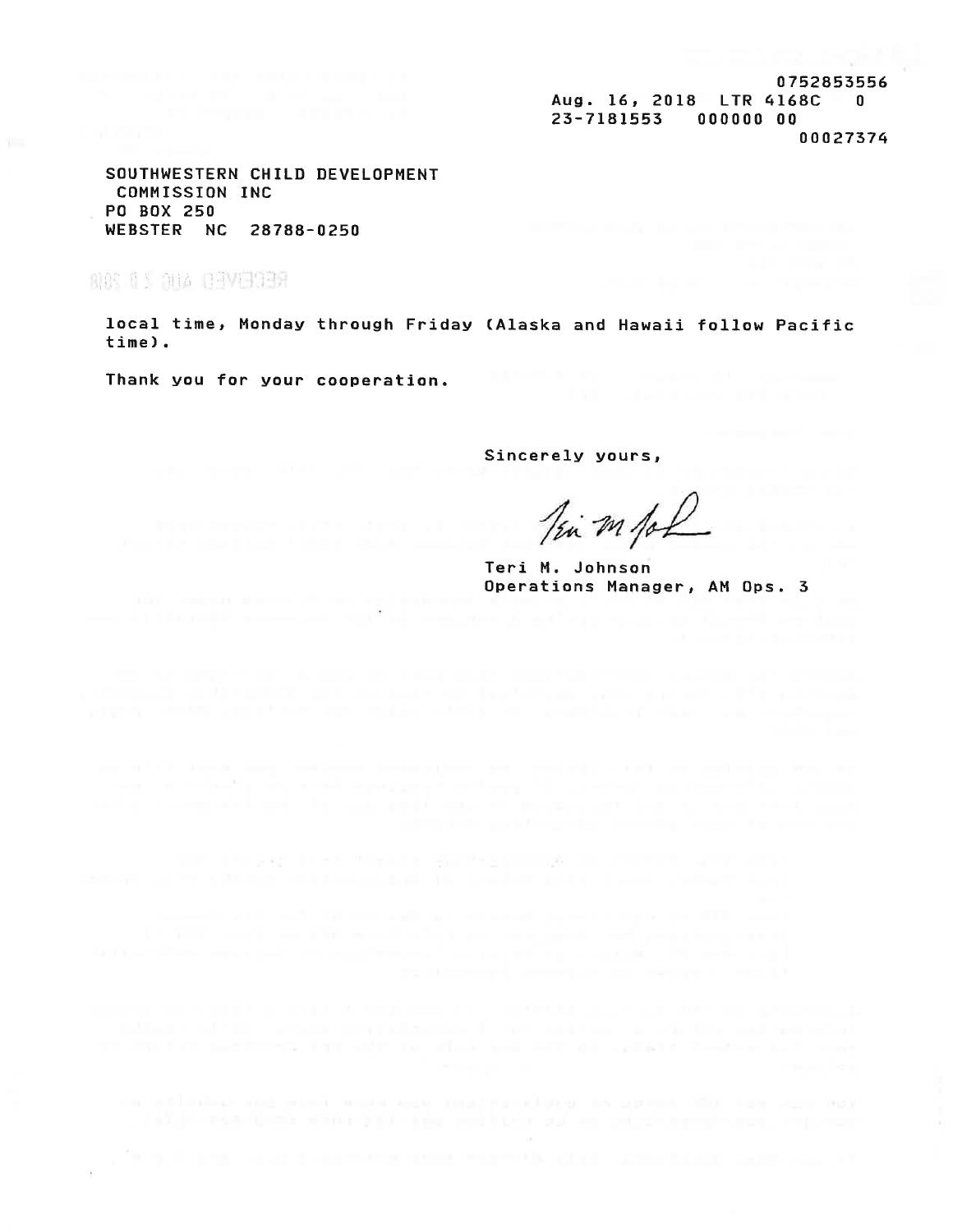|                           | Contract #: TBD                                                    |                                  |  |                                                                                                                                                                                                                                                                                                                                                                                                                                                                                                                                                                                                                                                                                                                                                                                     |  |  |  |  |  |  |  |
|---------------------------|--------------------------------------------------------------------|----------------------------------|--|-------------------------------------------------------------------------------------------------------------------------------------------------------------------------------------------------------------------------------------------------------------------------------------------------------------------------------------------------------------------------------------------------------------------------------------------------------------------------------------------------------------------------------------------------------------------------------------------------------------------------------------------------------------------------------------------------------------------------------------------------------------------------------------|--|--|--|--|--|--|--|
|                           | <b>Contractor: Southwestern Child Development Commission, Inc.</b> |                                  |  |                                                                                                                                                                                                                                                                                                                                                                                                                                                                                                                                                                                                                                                                                                                                                                                     |  |  |  |  |  |  |  |
|                           |                                                                    |                                  |  | Project: Supporting The Workforce Through Strategic Child Care Initiatives                                                                                                                                                                                                                                                                                                                                                                                                                                                                                                                                                                                                                                                                                                          |  |  |  |  |  |  |  |
|                           |                                                                    |                                  |  |                                                                                                                                                                                                                                                                                                                                                                                                                                                                                                                                                                                                                                                                                                                                                                                     |  |  |  |  |  |  |  |
| Column A<br>Category      | Column B<br>Line Item                                              | Column <sub>C</sub><br>Amount    |  | Column <sub>D</sub><br><b>Narrative</b>                                                                                                                                                                                                                                                                                                                                                                                                                                                                                                                                                                                                                                                                                                                                             |  |  |  |  |  |  |  |
|                           |                                                                    |                                  |  |                                                                                                                                                                                                                                                                                                                                                                                                                                                                                                                                                                                                                                                                                                                                                                                     |  |  |  |  |  |  |  |
|                           | A. Human Resources                                                 |                                  |  |                                                                                                                                                                                                                                                                                                                                                                                                                                                                                                                                                                                                                                                                                                                                                                                     |  |  |  |  |  |  |  |
|                           | 1. Salary/Wages                                                    | \$<br>77,480.00                  |  | Salaries are requested to support 1.75 FTE positions, including the following: 1<br>Program Administrator at 100.00% to process eligibility applications, determine<br>eligibility, prepare payment documentation for providers and submit to AP for<br>payment, provide TA and information as needed, and data collection for pertinent<br>information requested by all stakeholders; 1 Lead CC Reimbursement Specialist<br>at 75.00% (0.75 FTE) to deliver NC FAST training and technical support for child<br>care providers, assist child care providers with subsidy payment reconciliations,<br>provide subsidy information to child care providers which do not currently accept<br>subsidy, and data collection for pertinent information requested by all<br>stakeholders. |  |  |  |  |  |  |  |
|                           | 2. Fringe Benefits                                                 | \$<br>23,149.00                  |  | See attached FTE sheet for calculations. Fringe benefits for each staff person<br>are prorated based on the % of FTE requested in the budget. Fringe benefits for<br>staff include health insurance at \$689.99 per month per employee for those who<br>elect coverage, group life insurance at \$2.31 per month per employee, employer<br>retirement contribution of 2.00% of current salary after two years of employment<br>with SWCDC, Social Security match in the amount of 7.65% of current salary,<br>worker's compensation insurance at \$43.58 per month per employee,<br>unemployment insurance at a current rate of 0.00060 (0.06%) of \$28,000.00 for<br>each employee.                                                                                                |  |  |  |  |  |  |  |
|                           | 3. Other                                                           | \$                               |  |                                                                                                                                                                                                                                                                                                                                                                                                                                                                                                                                                                                                                                                                                                                                                                                     |  |  |  |  |  |  |  |
|                           | A. Total Human Resources                                           | \$<br>100,629.00                 |  |                                                                                                                                                                                                                                                                                                                                                                                                                                                                                                                                                                                                                                                                                                                                                                                     |  |  |  |  |  |  |  |
|                           |                                                                    |                                  |  |                                                                                                                                                                                                                                                                                                                                                                                                                                                                                                                                                                                                                                                                                                                                                                                     |  |  |  |  |  |  |  |
|                           | <b>B. Operational Expenses/Capital Outlays</b>                     |                                  |  |                                                                                                                                                                                                                                                                                                                                                                                                                                                                                                                                                                                                                                                                                                                                                                                     |  |  |  |  |  |  |  |
| 1. Supplies and Materials |                                                                    |                                  |  |                                                                                                                                                                                                                                                                                                                                                                                                                                                                                                                                                                                                                                                                                                                                                                                     |  |  |  |  |  |  |  |
|                           | a. Furniture                                                       | \$                               |  |                                                                                                                                                                                                                                                                                                                                                                                                                                                                                                                                                                                                                                                                                                                                                                                     |  |  |  |  |  |  |  |
|                           | b.Other: Office Supplies and Materials                             | \$<br>1,260.00                   |  | Routine office supplies at an estimated \$60.00 per month x 12 months x 1.75<br>FTE's = $$1,260.00$                                                                                                                                                                                                                                                                                                                                                                                                                                                                                                                                                                                                                                                                                 |  |  |  |  |  |  |  |
| 2. Equipment              |                                                                    |                                  |  |                                                                                                                                                                                                                                                                                                                                                                                                                                                                                                                                                                                                                                                                                                                                                                                     |  |  |  |  |  |  |  |
|                           | a. Communication                                                   | \$                               |  |                                                                                                                                                                                                                                                                                                                                                                                                                                                                                                                                                                                                                                                                                                                                                                                     |  |  |  |  |  |  |  |
|                           | b. Office                                                          | \$<br>50.00                      |  | Desktop calculator for ease of and double checking eligibility calculations and<br>provider payments.                                                                                                                                                                                                                                                                                                                                                                                                                                                                                                                                                                                                                                                                               |  |  |  |  |  |  |  |
|                           | c. IT<br>d. Assistive Technology<br>e. Other                       | 2,500.00<br>\$<br>\$<br>÷<br>\$. |  | New laptop for the Program Administrator with docking station and dual monitors,<br>printer/scanner, all laptop accessories, case for laptop, and all other equipment<br>needed for correct operation of computer at an estimated \$2,500.00                                                                                                                                                                                                                                                                                                                                                                                                                                                                                                                                        |  |  |  |  |  |  |  |
|                           |                                                                    |                                  |  |                                                                                                                                                                                                                                                                                                                                                                                                                                                                                                                                                                                                                                                                                                                                                                                     |  |  |  |  |  |  |  |
| 3. Travel                 | a. Contractor Staff                                                | \$<br>2,200.00                   |  | Travel expenses are budgeted for travel related to Supporting The Workforce<br>Through Strategic Child Care Initiatives, and are calculated as follows, based on<br>agency approved rates, not to exceed State approved rates: Mileage at \$0.50<br>per mile (agency approved rate) x 366.67 miles per month x 12 months =<br>\$2,200.02 (\$2,200.00 rounded)                                                                                                                                                                                                                                                                                                                                                                                                                       |  |  |  |  |  |  |  |
|                           | b. Board Members Expense                                           | \$                               |  |                                                                                                                                                                                                                                                                                                                                                                                                                                                                                                                                                                                                                                                                                                                                                                                     |  |  |  |  |  |  |  |
| 4. Utilities              |                                                                    |                                  |  |                                                                                                                                                                                                                                                                                                                                                                                                                                                                                                                                                                                                                                                                                                                                                                                     |  |  |  |  |  |  |  |
|                           | a. Gas/Electric/Water                                              | \$                               |  |                                                                                                                                                                                                                                                                                                                                                                                                                                                                                                                                                                                                                                                                                                                                                                                     |  |  |  |  |  |  |  |
|                           | b. Telephone, Internet, Postage, IT                                | \$<br>4,746.00                   |  | Prorated share of telephone services, internet services, IT services, and postage<br>based on an average cost of \$226.00 per month x 12 months x 1.75 FTE's =<br>\$4,746.00                                                                                                                                                                                                                                                                                                                                                                                                                                                                                                                                                                                                        |  |  |  |  |  |  |  |
|                           | c. Other                                                           | \$                               |  |                                                                                                                                                                                                                                                                                                                                                                                                                                                                                                                                                                                                                                                                                                                                                                                     |  |  |  |  |  |  |  |
|                           | 5. Repair and Maintenance                                          | \$<br>$\blacksquare$             |  |                                                                                                                                                                                                                                                                                                                                                                                                                                                                                                                                                                                                                                                                                                                                                                                     |  |  |  |  |  |  |  |
|                           |                                                                    |                                  |  |                                                                                                                                                                                                                                                                                                                                                                                                                                                                                                                                                                                                                                                                                                                                                                                     |  |  |  |  |  |  |  |
| 6. Staff Development      |                                                                    | \$<br>1,000.00                   |  | Training opportunities and/or continuing education opportunities for staff.                                                                                                                                                                                                                                                                                                                                                                                                                                                                                                                                                                                                                                                                                                         |  |  |  |  |  |  |  |
|                           | 7. Media/Communications                                            |                                  |  |                                                                                                                                                                                                                                                                                                                                                                                                                                                                                                                                                                                                                                                                                                                                                                                     |  |  |  |  |  |  |  |
|                           | a. Advertising                                                     | \$<br>50.00                      |  | Estimated cost for advertising employment opportunities within the contract<br>period.                                                                                                                                                                                                                                                                                                                                                                                                                                                                                                                                                                                                                                                                                              |  |  |  |  |  |  |  |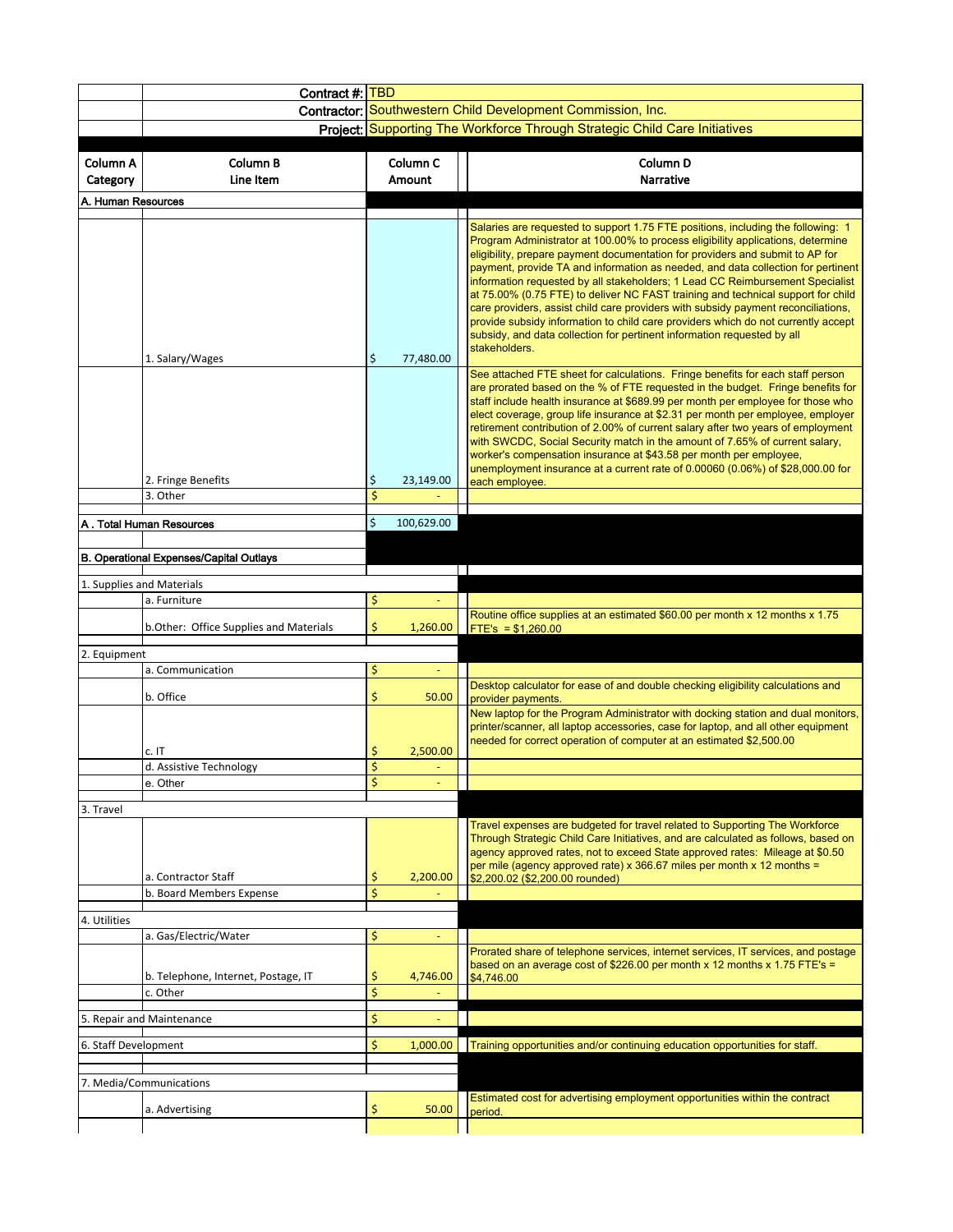|                                               | b. Audiovisual Presentations, Multimedia, etc. | \$                              | $\overline{\phantom{a}}$ |                                                                                                                                                                |
|-----------------------------------------------|------------------------------------------------|---------------------------------|--------------------------|----------------------------------------------------------------------------------------------------------------------------------------------------------------|
|                                               | c. Logos                                       | \$                              |                          |                                                                                                                                                                |
|                                               | d. Promotional Items                           | \$                              | ٠                        |                                                                                                                                                                |
|                                               | e. Publications                                | \$                              |                          |                                                                                                                                                                |
|                                               | f. Public Service Announcement and Ads         |                                 |                          |                                                                                                                                                                |
|                                               | (TV, Radio Presentations)                      | \$                              |                          |                                                                                                                                                                |
|                                               | g. Reprints                                    | \$                              | 1,050.00                 | Cost of photocopies at an average of \$50.00 per month x 12 months x 1.75<br>$FTE's = $1,050.00$                                                               |
|                                               | h. Text translation                            | \$                              |                          |                                                                                                                                                                |
|                                               | i. Websites and Web Materials                  | \$                              | ٠                        |                                                                                                                                                                |
|                                               |                                                |                                 |                          |                                                                                                                                                                |
| 8. Rent                                       |                                                |                                 |                          |                                                                                                                                                                |
|                                               |                                                |                                 |                          | Prorated cost of office rent based on cost allocation for employee in Jackson<br>County at an estimated \$240.00 per month x 12 months x 0.75 FTE = \$2,160.00 |
|                                               | a. Office Space                                | \$                              | 2,160.00                 |                                                                                                                                                                |
|                                               | b. Equipment                                   | \$                              |                          |                                                                                                                                                                |
|                                               | c. Furniture                                   | \$                              |                          |                                                                                                                                                                |
|                                               | d. Vehicles                                    | \$                              |                          |                                                                                                                                                                |
|                                               | e. Other                                       | \$                              | ٠                        |                                                                                                                                                                |
|                                               |                                                |                                 |                          |                                                                                                                                                                |
| 9. Professional Services                      |                                                |                                 |                          |                                                                                                                                                                |
|                                               | a. Legal                                       | \$                              | ٠                        |                                                                                                                                                                |
|                                               | b.1T                                           | \$                              |                          |                                                                                                                                                                |
|                                               | c. Accounting                                  | \$                              | ٠                        |                                                                                                                                                                |
|                                               | d. Payroll                                     | \$                              |                          |                                                                                                                                                                |
|                                               | e. Security                                    | $\overline{\mathsf{S}}$         |                          |                                                                                                                                                                |
|                                               |                                                |                                 |                          | Zoom communications software which combines video conferencing, online                                                                                         |
|                                               |                                                |                                 |                          | meetings, chat, and mobile collaboration at \$18.17 per month x 12 months =                                                                                    |
|                                               | 10. Dues and Subscriptions                     | \$                              | 218.00                   | \$218.04 (\$218.00 rounded)                                                                                                                                    |
|                                               |                                                |                                 |                          |                                                                                                                                                                |
| 11. Other                                     |                                                |                                 |                          |                                                                                                                                                                |
|                                               | a. Audit Services                              | \$                              |                          |                                                                                                                                                                |
|                                               | b. Incentives and Participants                 | \$                              | 1,200,000.00             | Monthly child care stipend awards at \$500.00 per child x 200 children x 12<br>months = $$1,200,000.00$                                                        |
|                                               | c. Insurance and Bonding                       | $\overline{\boldsymbol{\zeta}}$ |                          |                                                                                                                                                                |
|                                               |                                                |                                 |                          | Indirect Cost calculated at 10% x \$1,311,153.00 (direct service budget with the                                                                               |
|                                               |                                                |                                 |                          | exception of office equipment line, IT equipment line, and office rent line) =                                                                                 |
|                                               | d. Indirect Cost                               | \$                              | 131,115.00               | \$131,115.30 (\$131,115.00 rounded)                                                                                                                            |
|                                               | e. Not Otherwise Classified                    | \$                              |                          |                                                                                                                                                                |
|                                               |                                                |                                 |                          |                                                                                                                                                                |
| B. Total Operational Expenses/Capital Outlays |                                                | \$                              | 1,346,349.00             |                                                                                                                                                                |
|                                               |                                                |                                 |                          |                                                                                                                                                                |
| C. Subcontracting and Grants Direct Services  |                                                | \$                              |                          |                                                                                                                                                                |
|                                               |                                                |                                 |                          |                                                                                                                                                                |
|                                               |                                                |                                 |                          |                                                                                                                                                                |
| D. Total Budged Expenditures                  |                                                | \$                              | 1,446,978.00             |                                                                                                                                                                |